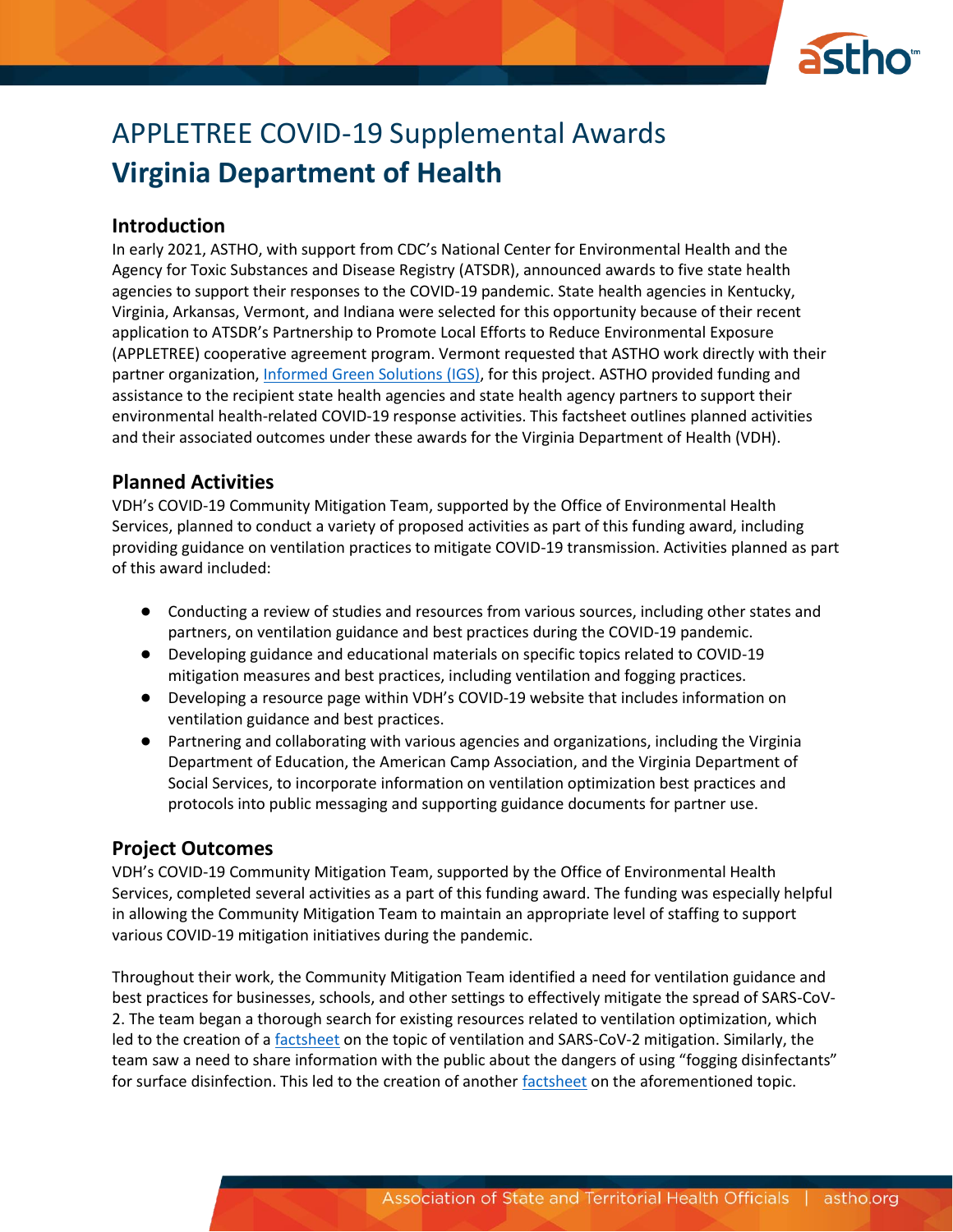These and other resources were compiled onto VDH's website under the [Schools, Workplaces &](https://www.vdh.virginia.gov/coronavirus/schools-workplaces-community-locations/)  [Community Locations](https://www.vdh.virginia.gov/coronavirus/schools-workplaces-community-locations/) page within th[e COVID-19 in Virginia](https://www.vdh.virginia.gov/coronavirus/) page.

In addition to linking to these factsheets, the Community Mitigation Team was able to create a resource [tab for businesses](https://www.vdh.virginia.gov/coronavirus/schools-workplaces-community-locations/businesses/) on ventilation best practices, as well as a [resource tab for school facilities](https://www.vdh.virginia.gov/coronavirus/schools-workplaces-community-locations/k-12-education/) on the topics of ventilation optimization and safe cleaning and disinfection. Finally, VDH's COVID-19 Community Mitigation Team partnered with outside entities, including the Virginia Department of Education, Virginia Department of Social Services, Virginia Municipal League, and others, to incorporate various COVID-19 mitigation resources and information into these outside entities' messaging and guidance documents. These and other documents and/or web pages supported through this funding award are listed at the end of this document.

## **Project Challenges and Barriers**

During this project, VDH encountered several challenges and barriers:

- Early in the pandemic, there was a dearth of information related to ventilation optimization as a COVID-19 mitigation measure. The Community Mitigation Team's health risk assessor dug into the literature and research and used that information to inform VDH's [Ventilation Best Practices](https://www.vdh.virginia.gov/content/uploads/sites/182/2021/04/Ventilation-Best-Practices-COVID-Fact-Sheet4-21.pdf)  [For Reducing COVID-19 Risk Indoors](https://www.vdh.virginia.gov/content/uploads/sites/182/2021/04/Ventilation-Best-Practices-COVID-Fact-Sheet4-21.pdf) factsheet.
- Shifting the public's perception of risk can prove difficult. Initially, mitigating transmission focused on cleaning and disinfection of surfaces. As the understanding of transmission evolved, ventilation optimization became an increasingly important mitigation tool.
- Communication to the public regarding constantly changing guidelines, rules, and understanding of COVID-19 science will always remain a challenge.

### **Reflections and Final Thoughts**

Some final thoughts and lessons learned throughout the project included the following:

- While the Community Mitigation Team was well-prepared to focus on the regulatory and science-related details of the issues, the team worked to establish expertise in developing effective risk communication messages and strategies, as well as increase their focus on behavior change. VDH recognized that focusing risk communication messaging efforts on those individuals who are trusted by the public, such as religious leaders, can be helpful in getting important information into the public's hands.
- The COVID-19 response has been long, and VDH realized some of the systems in place, including remote working technologies and hiring practices, needed to be updated to respond accordingly. In a socially distanced, remote work environment, VDH needed to update systems so that documents could be signed electronically and staff could be rapidly hired and shifted to fill roles in the response.
- Finally, VDH needed to be nimbler and more flexible in their guidance development processes and information collection protocols from environmental health field staff and the public. Executive orders from the governor, reflective of CDC recommendations, were rapidly changing the guidance and rules around COVID-19 mitigation measures for restaurants, bars, schools, businesses, etc. The agency used REDCap, a customizable data collection instrument, which allowed for a high degree of adaptability in collecting data from the public and VDH staff during the rapidly changing situation on the ground. VDH plans to continue using REDCap for several other pandemic-related data collection needs.